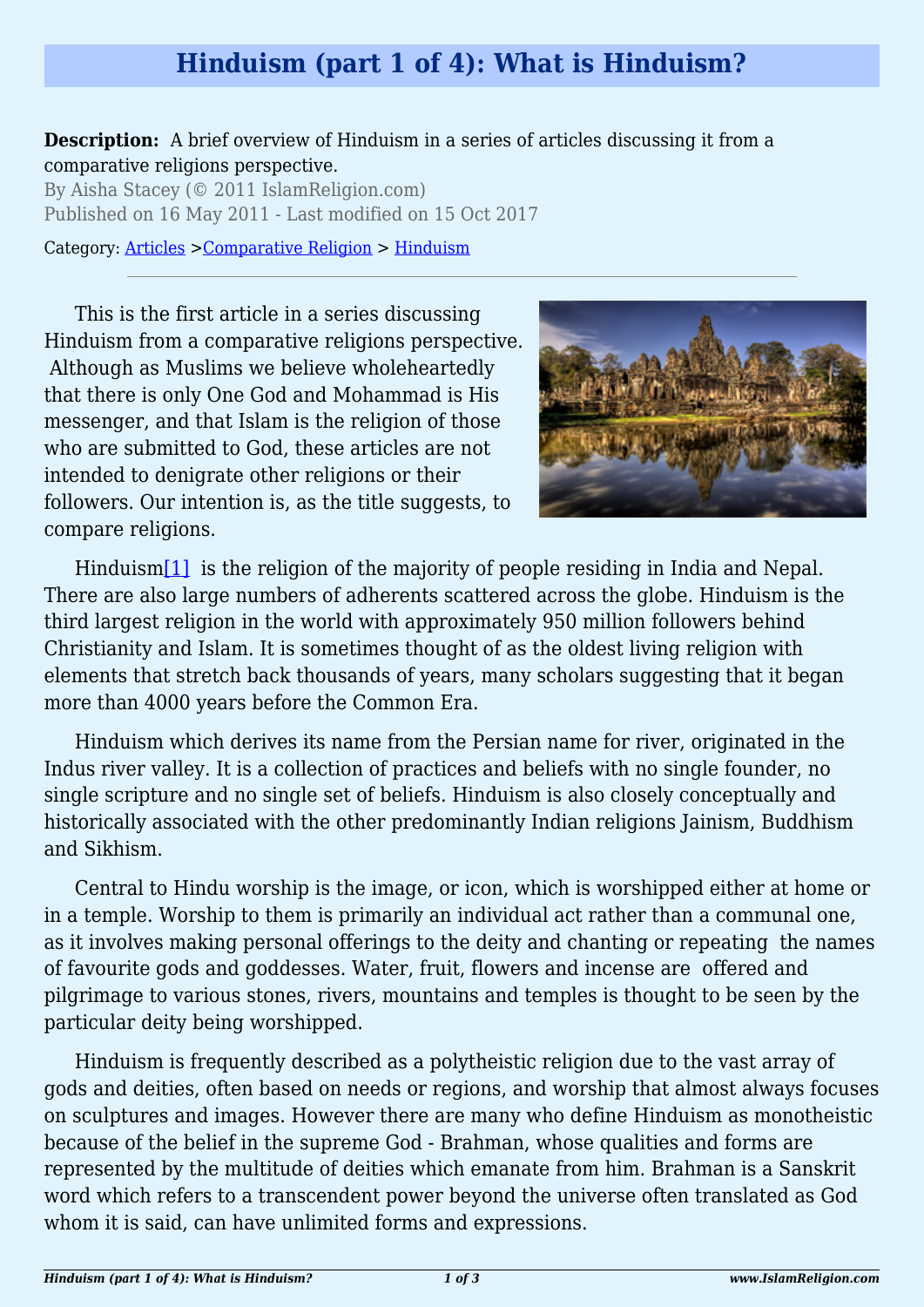There are also those who view Hinduism as Trinitarian because Brahman is simultaneously visualized as a triad. The triumvirate consists of three gods who are responsible for the creation, upkeep and destruction of the world. They are Brahma,(who should not be confused with Brahman, the supreme god energy), Vishnu and Shiva. Brahma is responsible for the creation, Vishnu is the preserver of the universe, while Shiva's role is to destroy it in order to re-create.

Hinduism has many scriptures; the Vedas, the Upanishads, and the Bhagavad-Gita are considered the most important. Most Hindus believe the soul, or atman, is eternal, and goes through a cycle of birth, death, and rebirth (samsara) determined by one's positive or negative karma, or the consequences of one's actions. The goal of religious life is to learn to act so as to finally achieve liberation (moksha) of one's soul, escaping the rebirth cycle.

<span id="page-1-0"></span>It is difficult to answer the question, is Hinduism polytheistic, pantheistic or monotheistic? We arrive at various answers from various sources, all equally correct according to each understanding of Hinduism. Hinduism worships multiple forms of the one God[.\[2\]](#page-2-1) According to the tenets of Hinduism, God is one as well as many.[\[3\]](#page-2-2) Hindus believe in monotheistic polytheism, rather than polytheism. $[4]$  Even though Hinduism is mistakenly regarded by many as a religion having many gods namely, polytheism, yet truly speaking Hinduism is a monotheistic religion[.\[5\]](#page-2-4)

<span id="page-1-3"></span><span id="page-1-2"></span><span id="page-1-1"></span>Religion Facts<sup>[6]</sup> tries to make sense of the differing definitions by saying that, 'Although "monotheism" literally means belief in the existence of one God, the term has come to denote belief in a God who created and is distinct from the universe. Pantheism is the view that God is essentially identical with the universe and totally immanent in the world: God is the universe and the universe is God. Thus pantheism seems to be the most accurate label for Hinduism. The "with polytheistic elements" qualifier is added because the Supreme Being of Hinduism is most often worshipped in the form of multiple deities. However, it must be noted that this is a generalization that does not describe the beliefs of all Hindus. Some regard the universe as created by and essentially distinct from God, and are therefore "monotheistic" in the traditional sense.'

In just a few short paragraphs we have attempted to sum up thousands of years of traditions that have come about via freedom of belief and practice. There are ten basic human values inherent in Hinduism; however there are several entrenched practices that completely go against the tenants of Islam. These include the caste system and the devaluation of women. As mentioned above, Hinduism involves the belief in reincarnation and this too is unable to be reconciled with the teachings of Islam. Until recently Hinduism was considered the world's most religiously tolerant faith. However mass conversions to other faiths has resulted in incidents of intolerance.

In part two we will discuss the status of women in Hinduism, the painful legacy left by the caste system, officially outlawed in India in 1949, and two glaring doctrinal differences between Hinduism and Islam, the worship of something other than God and the belief in reincarnation.